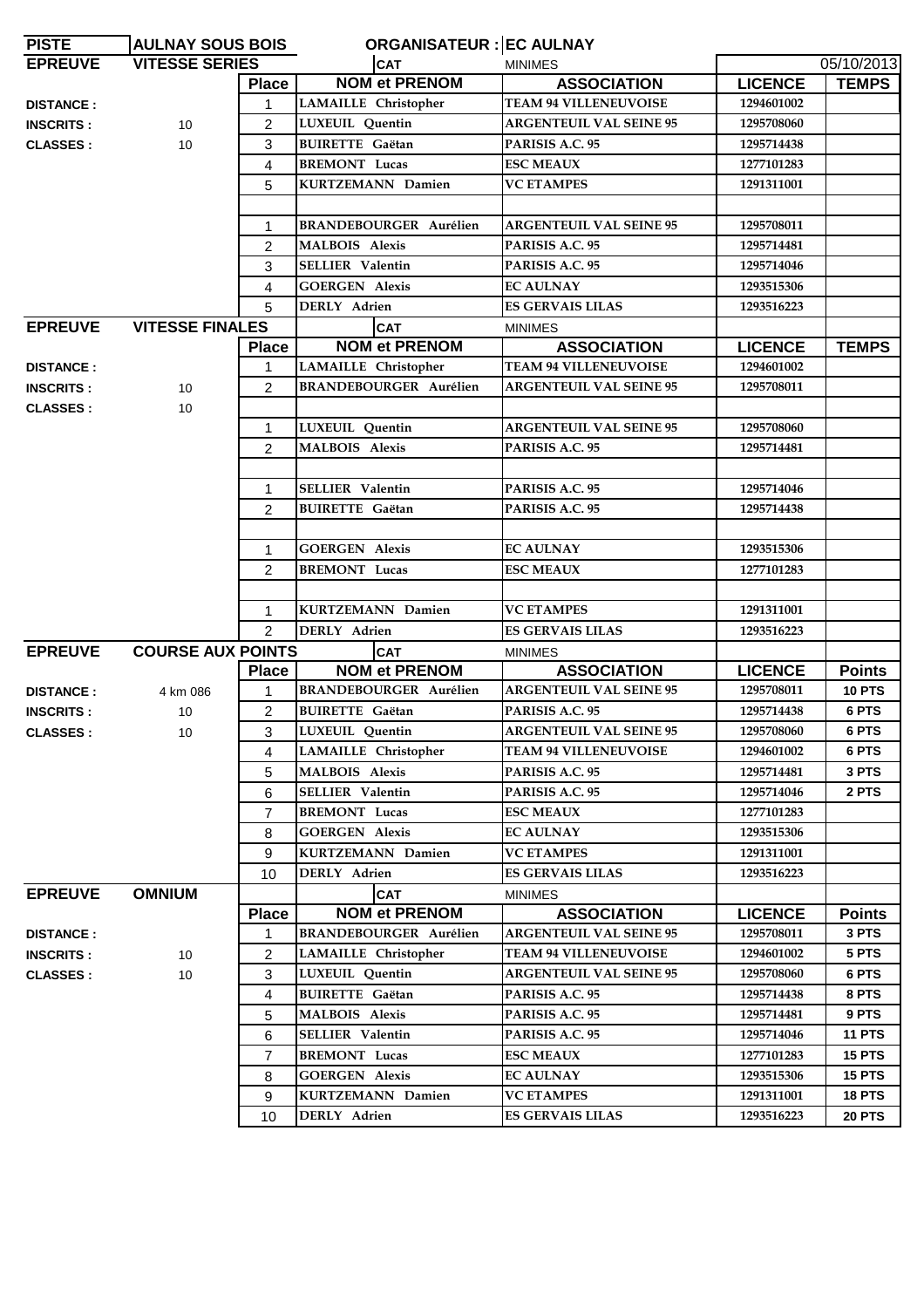| <b>EPREUVE</b>   | <b>VITESSE SERIES</b>    |                | <b>CAT</b>                 | <b>DAMES</b>                   |                |               |
|------------------|--------------------------|----------------|----------------------------|--------------------------------|----------------|---------------|
|                  |                          | <b>Place</b>   | <b>NOM et PRENOM</b>       | <b>ASSOCIATION</b>             | <b>LICENCE</b> | <b>TEMPS</b>  |
| <b>DISTANCE:</b> |                          | 1              | <b>LE BRAS</b> Justine     | <b>ARGENTEUIL VAL SEINE 95</b> | 1295708416     |               |
| <b>INSCRITS:</b> | 6                        | $\mathcal{P}$  | <b>DRAGONI Elina</b>       | <b>LA PEDALE FERTOISE</b>      | 1277102019     |               |
| <b>CLASSES:</b>  | 5                        |                |                            |                                |                |               |
|                  |                          | 1              | AIECH Katleen              | <b>TEAM 94 VILLENEUVOISE</b>   | 1294601133     |               |
|                  |                          | 2              | <b>TESSIER Océane</b>      | <b>EC MONTGERON VIGNEUX</b>    | 3499031213     |               |
|                  |                          | 3              | <b>BAILLARD Laurie</b>     | PARISIS A.C. 95                | 1295714052     |               |
| <b>EPREUVE</b>   | <b>VITESSE FINALES</b>   |                | <b>CAT</b>                 | <b>DAMES</b>                   |                |               |
|                  |                          | <b>Place</b>   | <b>NOM et PRENOM</b>       | <b>ASSOCIATION</b>             | <b>LICENCE</b> | <b>TEMPS</b>  |
|                  |                          | 1              | <b>LE BRAS</b> Justine     | <b>ARGENTEUIL VAL SEINE 95</b> | 1295708416     |               |
| <b>DISTANCE:</b> |                          | 2              | AIECH Katleen              | <b>TEAM 94 VILLENEUVOISE</b>   | 1294601133     |               |
| <b>INSCRITS:</b> | 6                        |                |                            |                                |                |               |
| <b>CLASSES:</b>  | 5                        |                |                            |                                |                |               |
|                  |                          | $\mathbf{1}$   | <b>DRAGONI</b> Elina       | <b>LA PEDALE FERTOISE</b>      | 1277102019     |               |
|                  |                          | 2              | <b>TESSIER</b> Océane      | <b>EC MONTGERON VIGNEUX</b>    | 3499031213     |               |
|                  |                          | 3              | <b>BAILLARD Laurie</b>     | PARISIS A.C. 95                | 1295714052     |               |
| <b>EPREUVE</b>   | <b>COURSE AUX POINTS</b> |                | ICAT                       | <b>DAMES</b>                   |                |               |
|                  |                          | <b>Place</b>   | <b>NOM et PRENOM</b>       | <b>ASSOCIATION</b>             | <b>LICENCE</b> | <b>Points</b> |
| <b>DISTANCE:</b> | 5 km 448                 | 1              | LE BRAS Justine            | <b>ARGENTEUIL VAL SEINE 95</b> | 1295708416     | <b>18 PTS</b> |
| <b>INSCRITS:</b> | 6                        | $\overline{2}$ | <b>DRAGONI Elina</b>       | <b>LA PEDALE FERTOISE</b>      | 1277102019     | <b>10 PTS</b> |
| <b>CLASSES:</b>  | 5                        | 3              | <b>TESSIER Océane</b>      | <b>EC MONTGERON VIGNEUX</b>    | 3499031213     | 8 PTS         |
|                  |                          | 4              | <b>BAILLARD Laurie</b>     | PARISIS A.C. 95                | 1295714052     | 3 PTS         |
|                  |                          | 5              | AIECH Katleen              | <b>TEAM 94 VILLENEUVOISE</b>   | 1294601133     |               |
| <b>EPREUVE</b>   | <b>OMNIUM</b>            |                | <b>CAT</b>                 | <b>DAMES</b>                   |                |               |
|                  |                          | <b>Place</b>   | <b>NOM et PRENOM</b>       | <b>ASSOCIATION</b>             | <b>LICENCE</b> | <b>Points</b> |
| <b>DISTANCE:</b> |                          | 1              | <b>LE BRAS</b> Justine     | <b>ARGENTEUIL VAL SEINE 95</b> | 1295708416     | 2 PTS         |
| <b>INSCRITS:</b> | 6                        | $\overline{2}$ | <b>DRAGONI</b> Elina       | <b>LA PEDALE FERTOISE</b>      | 1277102019     | 5 PTS         |
| <b>CLASSES:</b>  | 5                        | 3              | AIECH Katleen              | <b>TEAM 94 VILLENEUVOISE</b>   | 1294601133     | 7 PTS         |
|                  |                          | 4              | <b>TESSIER Océane</b>      | EC MONTGERON VIGNEUX           | 3499031213     | 7 PTS         |
|                  |                          | 5              | <b>BAILLARD Laurie</b>     | PARISIS A.C. 95                | 1295714052     | 9 PTS         |
| <b>EPREUVE</b>   | <b>VITESSE SERIES</b>    |                | <b>CAT</b>                 | <b>CADETS</b>                  |                |               |
|                  |                          | <b>Place</b>   | <b>NOM et PRENOM</b>       | <b>ASSOCIATION</b>             | <b>LICENCE</b> | <b>TEMPS</b>  |
| <b>DISTANCE:</b> |                          | 1              | VIGIER Sébastien           | <b>CC IGNY PALAISEAU 91</b>    | 1291305098     |               |
| <b>INSCRITS:</b> | 11                       | $\overline{2}$ | <b>DUMAS</b> Jean Baptiste | <b>ES GERVAIS LILAS</b>        | 1293516035     |               |
| <b>CLASSES:</b>  | 10                       | 3              | <b>COOLSAET</b> Quentin    | PARISIS A.C. 95                | 1295714387     |               |
|                  |                          |                |                            |                                |                |               |
|                  |                          | 1              | AIECH Dylan                | <b>US CRETEIL</b>              | 1294604299     |               |
|                  |                          | $\overline{2}$ | LUXEUIL Jérôme             | <b>ARGENTEUIL VAL SEINE 95</b> | 1295708392     |               |
|                  |                          | 3              | <b>DEMAY Louis</b>         | PARISIS A.C. 95                | 1295714201     |               |
|                  |                          | $\overline{4}$ | DUPONQ Mathieu             | <b>USSA PAVILLY BARENTIN</b>   | 1776023265     |               |
|                  |                          |                |                            |                                |                |               |
|                  |                          | 1              | DO REGO PEREIRA Miguel     | <b>TEAM 94 VILLENEUVOISE</b>   | 1294601071     |               |
|                  |                          | $\overline{2}$ | PADIEU Alexandre           | PARISIS A.C. 95                | 1295714385     |               |
|                  |                          | 3              | FREBY Thibault             | <b>CSM CLAMART</b>             | 1292411292     |               |
| <b>EPREUVE</b>   | <b>VITESSE FINALES</b>   |                | <b>CAT</b>                 | <b>CADETS</b>                  |                |               |
|                  |                          | <b>Place</b>   | <b>NOM et PRENOM</b>       | <b>ASSOCIATION</b>             | <b>LICENCE</b> | <b>TEMPS</b>  |
| <b>DISTANCE:</b> |                          | 1              | VIGIER Sébastien           | <b>CC IGNY PALAISEAU 91</b>    | 1291305098     |               |
| <b>INSCRITS:</b> | 11                       | $\overline{2}$ | AIECH Dylan                | <b>US CRETEIL</b>              | 1294604299     |               |
| <b>CLASSES:</b>  | 10                       | 3              | DO REGO PEREIRA Miguel     | <b>TEAM 94 VILLENEUVOISE</b>   | 1294601071     |               |
|                  |                          |                |                            |                                |                |               |
|                  |                          | 1              | <b>DUMAS</b> Jean Baptiste | <b>ES GERVAIS LILAS</b>        | 1293516035     |               |
|                  |                          | $\overline{2}$ | LUXEUIL Jérôme             | <b>ARGENTEUIL VAL SEINE 95</b> | 1295708392     |               |
|                  |                          | 3              | PADIEU Alexandre           | PARISIS A.C. 95                | 1295714385     |               |
|                  |                          |                |                            |                                |                |               |
|                  |                          | $\mathbf 1$    | COOLSAET Quentin           | PARISIS A.C. 95                | 1295714387     |               |
|                  |                          | 2              | DUPONQ Mathieu             | <b>USSA PAVILLY BARENTIN</b>   | 1776023265     |               |
|                  |                          | 3              | FREBY Thibault             | <b>CSM CLAMART</b>             | 1292411292     |               |
|                  |                          | 4              | <b>DEMAY Louis</b>         | PARISIS A.C. 95                | 1295714201     |               |
|                  |                          |                |                            |                                |                |               |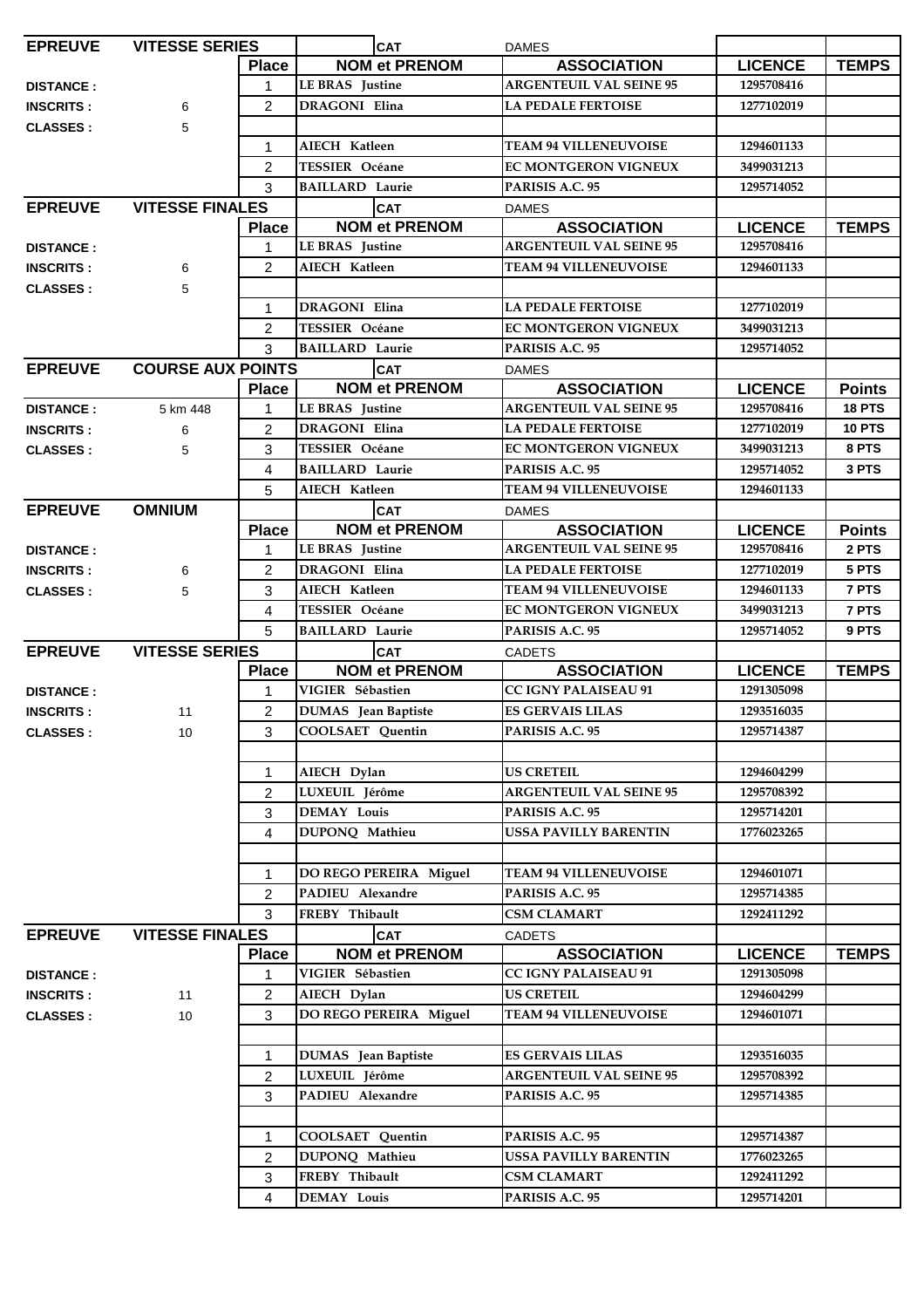| <b>EPREUVE</b>   | <b>ELIMINATION</b>       |                | <b>CAT</b>                 | <b>CADETS</b>                  |                |               |
|------------------|--------------------------|----------------|----------------------------|--------------------------------|----------------|---------------|
|                  |                          | <b>Place</b>   | <b>NOM et PRENOM</b>       | <b>ASSOCIATION</b>             | <b>LICENCE</b> | <b>TEMPS</b>  |
| <b>DISTANCE:</b> |                          | 1              | VIGIER Sébastien           | <b>CC IGNY PALAISEAU 91</b>    | 1291305098     |               |
| <b>INSCRITS:</b> | 11                       | $\overline{2}$ | DO REGO PEREIRA Miguel     | <b>TEAM 94 VILLENEUVOISE</b>   | 1294601071     |               |
| <b>CLASSES:</b>  | 10                       | 3              | <b>DUMAS</b> Jean Baptiste | <b>ES GERVAIS LILAS</b>        | 1293516035     |               |
|                  |                          | 4              | COOLSAET Quentin           | PARISIS A.C. 95                | 1295714387     |               |
|                  |                          | 5              | <b>DEMAY Louis</b>         | PARISIS A.C. 95                | 1295714201     |               |
|                  |                          | 6              | DUPONQ Mathieu             | <b>USSA PAVILLY BARENTIN</b>   | 1776023265     |               |
|                  |                          | $\overline{7}$ | PADIEU Alexandre           | PARISIS A.C. 95                | 1295714385     |               |
|                  |                          | 8              | FREBY Thibault             | CSM CLAMART                    | 1292411292     |               |
|                  |                          | 9              | AIECH Dylan                | <b>US CRETEIL</b>              | 1294604299     |               |
|                  |                          | 10             | LUXEUIL Jérôme             | <b>ARGENTEUIL VAL SEINE 95</b> | 1295708392     |               |
| <b>EPREUVE</b>   | <b>COURSE AUX POINTS</b> |                | <b>CAT</b>                 | <b>CADETS</b>                  |                |               |
|                  |                          | <b>Place</b>   | <b>NOM et PRENOM</b>       | <b>ASSOCIATION</b>             | <b>LICENCE</b> | <b>Points</b> |
| <b>DISTANCE:</b> | 9 km 080                 | $\mathbf 1$    | DO REGO PEREIRA Miguel     | <b>TEAM 94 VILLENEUVOISE</b>   | 1294601071     | <b>30 PTS</b> |
| <b>INSCRITS:</b> | 11                       | $\overline{2}$ | <b>COOLSAET</b> Quentin    | PARISIS A.C. 95                | 1295714387     | <b>13 PTS</b> |
| <b>CLASSES:</b>  | 9                        | 3              | FREBY Thibault             | <b>CSM CLAMART</b>             | 1292411292     | <b>13 PTS</b> |
|                  |                          | $\overline{4}$ |                            |                                |                | 8 PTS         |
|                  |                          | 5              | <b>DUMAS</b> Jean Baptiste | <b>ES GERVAIS LILAS</b>        | 1293516035     | 7 PTS         |
|                  |                          | 6              | AIECH Dylan                | <b>US CRETEIL</b>              | 1294604299     | 3 PTS         |
|                  |                          | $\overline{7}$ | PADIEU Alexandre           | PARISIS A.C. 95                | 1295714385     | 1 PT          |
|                  |                          | 8              | DUPONQ Mathieu             | USSA PAVILLY BARENTIN          | 1776023265     |               |
|                  |                          | 9              | <b>DEMAY Louis</b>         | PARISIS A.C. 95                | 1295714201     |               |
|                  |                          | 10             | LUXEUIL Jérôme             | <b>ARGENTEUIL VAL SEINE 95</b> | 1295708392     |               |
| <b>EPREUVE</b>   | <b>OMNIUM</b>            |                | <b>CAT</b>                 | <b>CADETS</b>                  |                |               |
|                  |                          | <b>Place</b>   | <b>NOM et PRENOM</b>       | <b>ASSOCIATION</b>             | <b>LICENCE</b> | <b>Points</b> |
| <b>DISTANCE:</b> |                          | 1              | VIGIER Sébastien           | <b>CC IGNY PALAISEAU 91</b>    | 1291305098     | 6 PTS         |
| <b>INSCRITS:</b> | 11                       | $\overline{2}$ | DO REGO PEREIRA Miguel     | <b>TEAM 94 VILLENEUVOISE</b>   | 1294601071     | 6 PTS         |
| <b>CLASSES:</b>  | 10 <sup>1</sup>          | 3              | <b>DUMAS</b> Jean Baptiste | ES GERVAIS LILAS               | 1293516035     | <b>12 PTS</b> |
|                  |                          | $\overline{4}$ | <b>COOLSAET</b> Quentin    | PARISIS A.C. 95                | 1295714387     | <b>13 PTS</b> |
|                  |                          | 5              | AIECH Dylan                | US CRETEIL                     | 1294604299     | 17 PTS        |
|                  |                          | 6              | FREBY Thibault             | <b>CSM CLAMART</b>             | 1292411292     | <b>20 PTS</b> |
|                  |                          | $\overline{7}$ | PADIEU Alexandre           | PARISIS A.C. 95                | 1295714385     | <b>20 PTS</b> |
|                  |                          | 8              | DUPONQ Mathieu             | <b>USSA PAVILLY BARENTIN</b>   | 1776023265     | <b>22 PTS</b> |
|                  |                          | 9              | <b>DEMAY Louis</b>         | PARISIS A.C. 95                | 1295714201     | <b>24 PTS</b> |
|                  |                          | 10             | LUXEUIL Jérôme             | <b>ARGENTEUIL VAL SEINE 95</b> | 1295708392     | <b>25 PTS</b> |
| <b>EPREUVE</b>   | <b>VITESSE SERIES</b>    |                | <b>CAT</b>                 | <b>JUNIORS SENIORS</b>         |                |               |
|                  |                          | <b>Place</b>   | <b>NOM et PRENOM</b>       | <b>ASSOCIATION</b>             | <b>LICENCE</b> | <b>TEMPS</b>  |
| <b>DISTANCE:</b> |                          | 1              | THERY Sébastien            | ST DENIS HOTEL CYCLISME        | 1845278027     |               |
| <b>INSCRITS:</b> | 17                       | $\overline{c}$ | <b>NOEL Aurélien</b>       | PARISIS A.C. 95                | 1295714246     |               |
| <b>CLASSES:</b>  | 15                       | 3              | <b>BERTOLDI</b> Emmanuel   | <b>EC AULNAY</b>               | 1293515078     |               |
|                  |                          | $\overline{4}$ | <b>MAITRE</b> Florian      | <b>CSM CLAMART</b>             | 1292411135     |               |
|                  |                          | 5              | PREVOST Renald             | PARIS CYCLISTE OLYMPIQUE       | 1275016217     |               |
|                  |                          |                |                            |                                |                |               |
|                  |                          | 1              | <b>EVENOT Killian</b>      | <b>VCA DU BOURGET</b>          | 1293510092     |               |
|                  |                          | 2              | DO REGO PEREIRA Fabio      | <b>TEAM 94 VILLENEUVOISE</b>   | 1294601024     |               |
|                  |                          | 3              | <b>DUCHESNE Mickaël</b>    | <b>AS CORBEIL ESSONNES</b>     | 1291302339     |               |
|                  |                          | 4              | ROSARIO William            | <b>ARGENTEUIL VAL SEINE 95</b> | 1295708198     |               |
|                  |                          | 5              | <b>MERET</b> Jean Philippe | <b>AS VARENNOISE</b>           | 1277110090     |               |
|                  |                          |                |                            |                                |                |               |
|                  |                          | 1              | <b>LASSAUNIERE Olivier</b> | PARISIS A.C. 95                | 1295714016     |               |
|                  |                          | $\overline{2}$ | <b>MARTINS</b> Vincent     | <b>VC CHATILLON</b>            | 521048014      |               |
|                  |                          | 3              | PIERRU Arnaud              | PARISIS A.C. 95                | 1295714108     |               |
|                  |                          | 4              | DERLY Alain                | <b>ES GERVAIS LILAS</b>        | 1293516024     |               |
|                  |                          | 5              | MUSSCHOOT Gaëtan           | PARIS CYCLISTE OLYMPIQUE       | 1275016047     |               |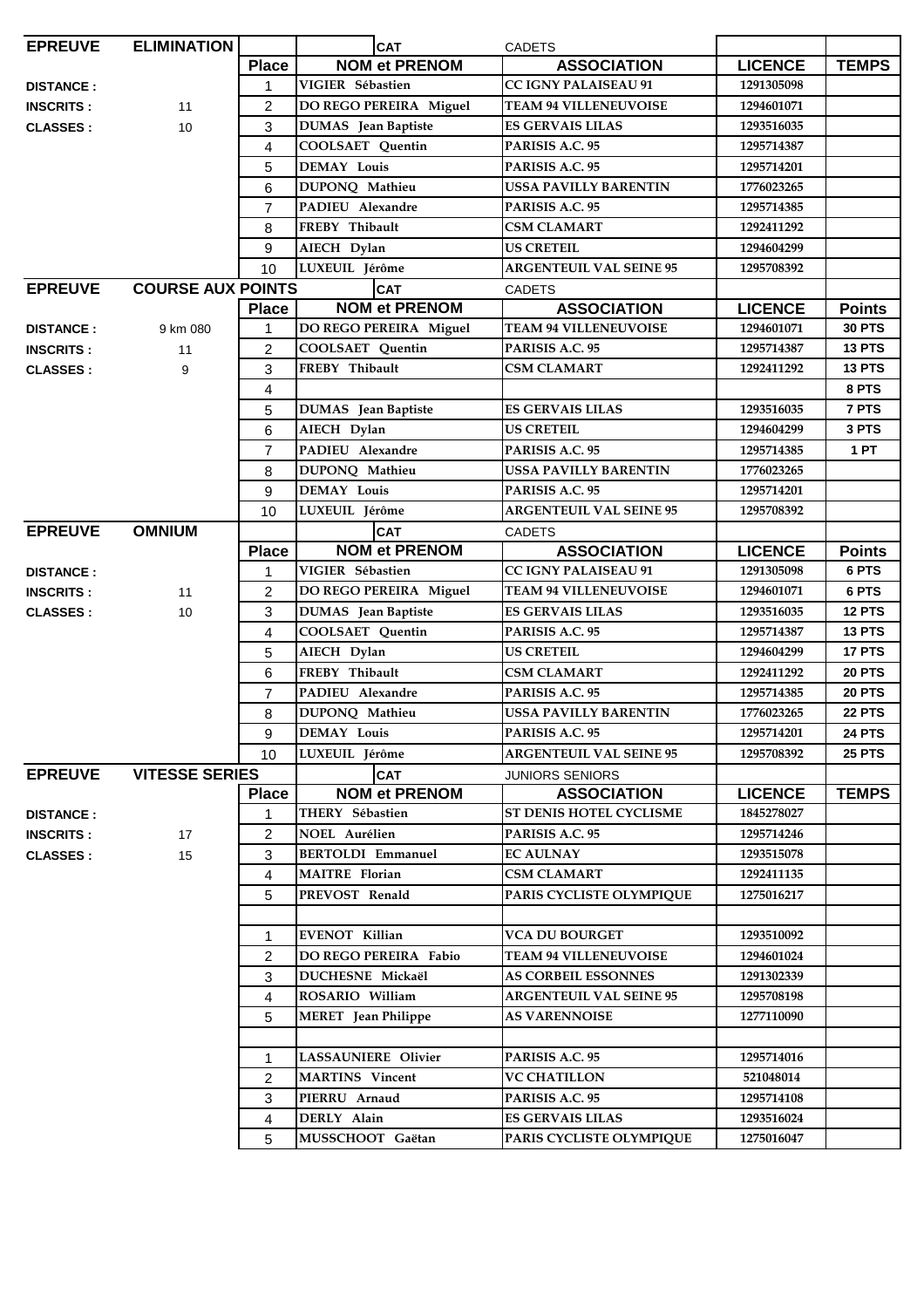| <b>EPREUVE</b>   | <b>VITESSE FINALES</b>   |                | <b>CAT</b>                   | <b>JUNIORS SENIORS</b>         |                |               |
|------------------|--------------------------|----------------|------------------------------|--------------------------------|----------------|---------------|
|                  |                          | <b>Place</b>   | <b>NOM et PRENOM</b>         | <b>ASSOCIATION</b>             | <b>LICENCE</b> | <b>TEMPS</b>  |
| <b>DISTANCE:</b> |                          | 1              | <b>EVENOT Killian</b>        | <b>VCA DU BOURGET</b>          | 1293510092     |               |
| <b>INSCRITS:</b> | 17                       | 2              | THERY Sébastien              | ST DENIS HOTEL CYCLISME        | 1845278027     |               |
| <b>CLASSES:</b>  | 15                       | 3              | <b>LASSAUNIERE Olivier</b>   | PARISIS A.C. 95                | 1295714016     |               |
|                  |                          |                |                              |                                |                |               |
|                  |                          | $\mathbf 1$    | <b>DO REGO PEREIRA Fabio</b> | <b>TEAM 94 VILLENEUVOISE</b>   | 1294601024     |               |
|                  |                          | 2              | <b>MARTINS</b> Vincent       | <b>VC CHATILLON</b>            | 521048014      |               |
|                  |                          | 3              | PIERRU Arnaud                | PARISIS A.C. 95                | 1295714108     |               |
|                  |                          |                |                              |                                |                |               |
|                  |                          | $\mathbf{1}$   | DUCHESNE Mickaël             | <b>AS CORBEIL ESSONNES</b>     | 1291302339     |               |
|                  |                          | 2              | <b>BERTOLDI Emmanuel</b>     | <b>EC AULNAY</b>               | 1293515078     |               |
|                  |                          | 3              | PIERRU Arnaud                | PARISIS A.C. 95                | 1295714108     |               |
|                  |                          |                |                              |                                |                |               |
|                  |                          | $\mathbf 1$    | <b>MAITRE</b> Florian        | <b>CSM CLAMART</b>             | 1292411135     |               |
|                  |                          | $\overline{2}$ | ROSARIO William              | <b>ARGENTEUIL VAL SEINE 95</b> | 1295708198     |               |
|                  |                          | 3              | DERLY Alain                  | <b>ES GERVAIS LILAS</b>        | 1293516024     |               |
|                  |                          |                |                              |                                |                |               |
|                  |                          | $\mathbf{1}$   | PREVOST Renald               | PARIS CYCLISTE OLYMPIQUE       | 1275016217     |               |
|                  |                          | $\overline{2}$ | <b>MERET</b> Jean Philippe   | <b>AS VARENNOISE</b>           | 1277110090     |               |
|                  |                          | 3              | MUSSCHOOT Gaëtan             | PARIS CYCLISTE OLYMPIQUE       | 1275016047     |               |
| <b>EPREUVE</b>   | <b>ELIMINATION</b>       |                | <b>CAT</b>                   | <b>JUNIORS SENIORS</b>         |                |               |
|                  |                          | <b>Place</b>   | <b>NOM et PRENOM</b>         | <b>ASSOCIATION</b>             | <b>LICENCE</b> | <b>TEMPS</b>  |
| <b>DISTANCE:</b> |                          | 1              | <b>EVENOT Killian</b>        | <b>VCA DU BOURGET</b>          | 1293510092     |               |
| <b>INSCRITS:</b> | 17                       | 2              | <b>MAITRE</b> Florian        | <b>CSM CLAMART</b>             | 1292411135     |               |
| <b>CLASSES:</b>  | 15                       | 3              | <b>DO REGO PEREIRA Fabio</b> | <b>TEAM 94 VILLENEUVOISE</b>   | 1294601024     |               |
|                  |                          | 4              | <b>LASSAUNIERE Olivier</b>   | PARISIS A.C. 95                | 1295714016     |               |
|                  |                          | 5              | <b>NOEL Aurélien</b>         | PARISIS A.C. 95                | 1295714246     |               |
|                  |                          | 6              | PIERRU Arnaud                | PARISIS A.C. 95                | 1295714108     |               |
|                  |                          | $\overline{7}$ | <b>DUCHESNE Mickaël</b>      | <b>AS CORBEIL ESSONNES</b>     | 1291302339     |               |
|                  |                          | 8              | <b>BERTOLDI Emmanuel</b>     | <b>EC AULNAY</b>               | 1293515078     |               |
|                  |                          | 9              | <b>MARTINS</b> Vincent       | <b>VC CHATILLON</b>            | 521048014      |               |
|                  |                          | 10             | PREVOST Renald               | PARIS CYCLISTE OLYMPIQUE       | 1275016217     |               |
|                  |                          | 11             | DERLY Alain                  | <b>ES GERVAIS LILAS</b>        | 1293516024     |               |
|                  |                          | 12             | THERY Sébastien              | <b>ST DENIS HOTEL CYCLISME</b> | 1845278027     |               |
|                  |                          | 13             | MUSSCHOOT Gaëtan             | PARIS CYCLISTE OLYMPIQUE       | 1275016047     |               |
|                  |                          | 14             | ROSARIO William              | <b>ARGENTEUIL VAL SEINE 95</b> | 1295708198     |               |
|                  |                          | 15             | <b>MERET</b> Jean Philippe   | <b>AS VARENNOISE</b>           | 1277110090     |               |
| <b>EPREUVE</b>   | <b>COURSE AUX POINTS</b> |                | <b>CAT</b>                   | JUNIORS SENIORS                |                |               |
|                  |                          | <b>Place</b>   | <b>NOM et PRENOM</b>         | <b>ASSOCIATION</b>             | <b>LICENCE</b> | <b>Points</b> |
| <b>DISTANCE:</b> | 18 km 160                | 1              | <b>DO REGO PEREIRA Fabio</b> | <b>TEAM 94 VILLENEUVOISE</b>   | 1294601024     | 37 PTS        |
| <b>INSCRITS:</b> | 17                       | $\overline{c}$ | <b>MAITRE</b> Florian        | <b>CSM CLAMART</b>             | 1292411135     | <b>34 PTS</b> |
| <b>CLASSES:</b>  | 14                       | 3              | <b>EVENOT Killian</b>        | <b>VCA DU BOURGET</b>          | 1293510092     | <b>18 PTS</b> |
|                  |                          | 4              | LASSAUNIERE Olivier          | PARISIS A.C. 95                | 1295714016     | 2 PTS         |
|                  |                          | 5              | NOEL Aurélien                | PARISIS A.C. 95                | 1295714246     | 2 PTS         |
|                  |                          | 6              | <b>MARTINS</b> Vincent       | <b>VC CHATILLON</b>            | 521048014      | 1 PT          |
|                  |                          | $\overline{7}$ | <b>MERET</b> Jean Philippe   | <b>AS VARENNOISE</b>           | 1277110090     |               |
|                  |                          | 8              | ROSARIO William              | <b>ARGENTEUIL VAL SEINE 95</b> | 1295708198     |               |
|                  |                          | 9              | PIERRU Arnaud                | PARISIS A.C. 95                | 1295714108     |               |
|                  |                          | 10             | THERY Sébastien              | ST DENIS HOTEL CYCLISME        | 1845278027     |               |
|                  |                          | 11             | PREVOST Renald               | PARIS CYCLISTE OLYMPIQUE       | 1275016217     |               |
|                  |                          | 12             | <b>BERTOLDI Emmanuel</b>     | <b>EC AULNAY</b>               | 1293515078     |               |
|                  |                          | 13             | DERLY Alain                  | <b>ES GERVAIS LILAS</b>        | 1293516024     |               |
|                  |                          | 14             | MUSSCHOOT Gaëtan             | PARIS CYCLISTE OLYMPIQUE       | 1275016047     |               |